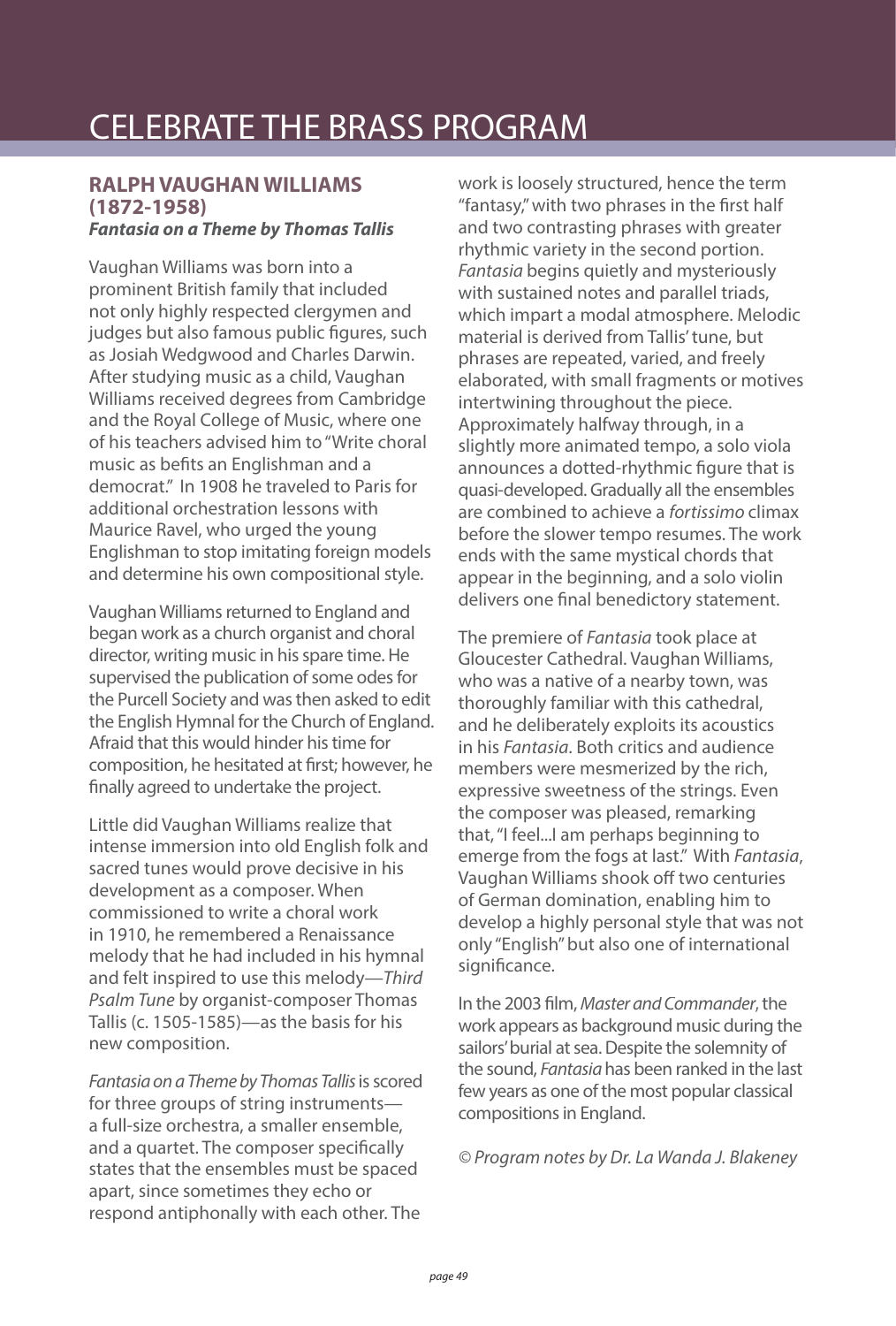### **JENNIFER HIGDON (1962- ) Low Brass Concerto**

Jennifer Higdon is one of America's most acclaimed figures in contemporary classical music, receiving the 2010 Pulitzer Prize in Music for her Violin Concerto, a 2010 Grammy for her Percussion Concerto and a 2018 Grammy for her Viola Concerto. Most recently, Higdon received the prestigious Nemmers Prize from Northwestern University, which is awarded to contemporary classical composers of exceptional achievement who have significantly influenced the field of composition. Higdon enjoys several hundred performances a year of her works, and Blue Cathedral is one of today's most performed contemporary orchestral works, with more than 600 performances worldwide. Her works have been recorded on more than 60 CDs. Higdon's first opera, Cold Mountain, won the International Opera Award for Best World Premiere and the opera recording was nominated for two Grammy awards. She holds the Rock Chair in Composition at The Curtis Institute of Music in Philadelphia. Her music is published exclusively by Lawdon Press.

Program note by the composer:

"Normally, when people think of brass they think of power, which is not an inaccurate assessment. But brass players are quick to tell you that they also can play beautiful melodies, and do so quietly and with exquisite control. So early on in the planning process for this concerto, I decided to think about the music as reflections of the qualities of majesty, grace, and power.

Writing this concerto was a tremendous challenge, primarily because there is normally one person standing at the front of the stage and this work requires four. Fortunately, I've had the opportunity on several occasions to write a concerto for multiple soloists. My first opportunity was with my bluegrass/classical hybrid concerto for Time for Three, "Concerto 4‐3" and the second time was writing "On A Wire" for the four‐time Grammy winners Eighth Blackbird.

When I accept a commission and start the process of deciding what kind of music to write in a piece, I think a lot about the personalities of the players. I have, after decades of writing music, learned that the low brass players are always fun to work with. They bring an infectious joy to everything they play, which in itself is inspiring.

With all of this in mind, I decided to write a traditional work that highlights these qualities, in straightforward lines and melodies. It is sometimes the most challenging thing for a composer to do: compose a melody or chorale, with no special effects or colors, just focusing on the moving line. This is a work in one movement, with alternating slow and fast sections. There are solos for each player, as well as a few duets, and some chorales. This is a musical portrait of four extraordinary players, each working individually and as a group, bringing to the front of the stage, all of their majesty, grace, and power.

The Low Brass Concerto was commissioned by the Chicago Symphony Orchestra, with the Philadelphia Orchestra and Baltimore Symphony Orchestra serving as co-commissioners."

The Shreveport Symphony Orchestra is the first orchestra to perform this work after the commissioning orchestras.

#### **EDWARD ELGAR (1857-1934) Variations on an Original Theme, Op. 36 "Enigma"**

Elgar's professional beginnings were hardly auspicious. As a youth he worked in his father's music shop, played violin in ad hoc orchestras, and served as a church organist. After attending a choral festival in London, he wrote a cantata of his own and quickly established himself as a respectable composer. Elgar longed to write a major orchestral work, but with no formal education in music, he wasn't certain how to sustain a largescale work. The answer came one evening in 1898 as he was mindlessly improvising on the piano at home. His wife, Caroline Alice,